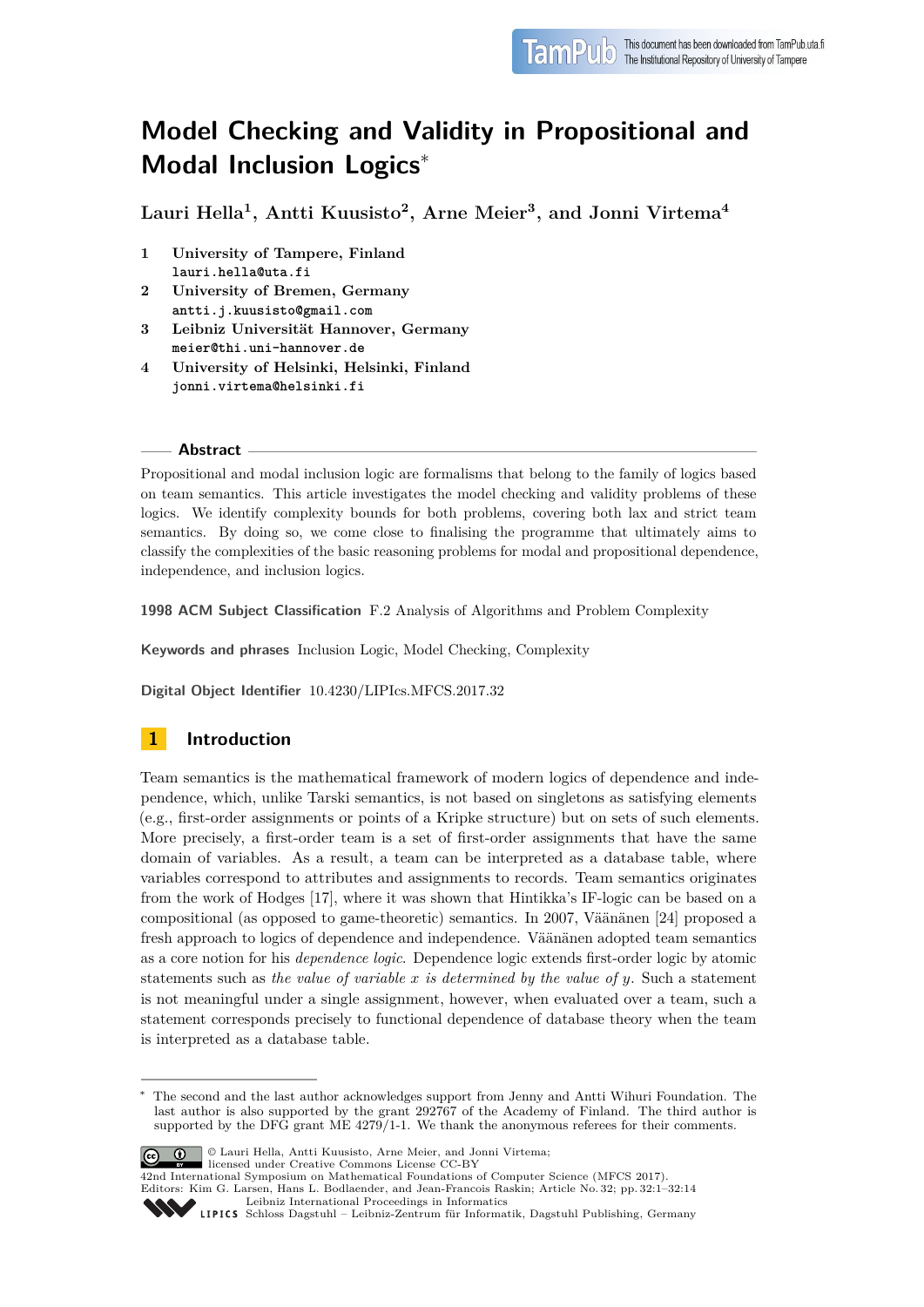## **32:2 Model Checking and Validity in Propositional and Modal Inclusion Logics**

Besides functional dependence, there are many other important dependency notions used in fields like statistics and database theory, which give rise to interesting logics based on team semantics. The two most widely studied of these new logics are *independence logic* of Grädel and Väänänen [\[10\]](#page-12-0), and *inclusion logic* of Galliani [\[5\]](#page-12-1). Inclusion logic extends first-order logic by atomic statements of the form  $x \subseteq y$ , which is satisfied in a team X if any value that appears as a value for *x* in *X* also appears as a value of *y* in *X*. Dependence and independence logics are equi-expressive with existential second-order logic and thus capture the complexity class NP [\[24,](#page-13-1) [10\]](#page-12-0). Surprisingly, inclusion logic has the same expressive power as *positive greatest fixed point logic* GFP<sup>+</sup> [\[7\]](#page-12-2). Since on finite structures, GFP<sup>+</sup> coincides with *least fixed point logic* LFP, it follows from the Immermann-Vardi-Theorem that inclusion logic captures the complexity class P on finite ordered structures. Interestingly under a semantical variant of inclusion logic called *strict semantics* the expressive power of inclusion logic rises to existential second-order logic [\[6\]](#page-12-3). Moreover, the fragment of inclusion logic (under strict semantics) in which only *k* universally quantified variables may occur captures the complexity class  $\text{NTIME}_{\text{RAM}}(n^k)$  (i.e., structures that can be recognised by a nondeterministic random access machine in time  $\mathcal{O}(n^k)$  [\[11\]](#page-12-4). The above characterisations exemplify that, indeed, inclusion logic and its fragments have very compelling descriptive complexity-theoretic properties.

In this paper, we study propositional and modal inclusion logic under both the standard semantics (i.e., *lax semantics*) and strict semantics. The research around propositional and modal logics with team semantics has concentrated on classifying the complexity and definability of the related logics. Due to very active research efforts, the complexity and definability landscape of these logics is understood rather well; see the survey of Durand et al. [\[4\]](#page-12-5) and the references therein for an overview of the current state of the research. In the context of propositional logic (modal logic, resp.) a team is a set of propositional assignments with a common domain of variables (a subset of the domain a Kripke structure, resp.). *Extended propositional inclusion logic* (*extended modal inclusion logic*, resp.) extends propositional logic (modal logic, resp.) with *propositional inclusion atoms*  $\varphi \subseteq \psi$ , where  $\varphi$ and  $\psi$  are formulae of propositional logic (modal logic, resp.). Inclusion logics have fascinating properties also in the propositional setting. The following definability results hold for the standard lax semantics. A class of team pointed Kripke models is definable in extended modal inclusion logic iff  $(\mathfrak{M}, \emptyset)$  is in the class for every model  $\mathfrak{M}$ , the class is closed under taking unions, and the class is closed under the so-called *team k-bisimulation*, for some finite *k* [\[16\]](#page-13-3). From this, a corresponding characterisation for extended propositional inclusion logic directly follows: a class of propositional teams is definable in extended propositional inclusion logic iff the empty team is in the class, and the class is closed under taking unions. In [\[21,](#page-13-4) [22\]](#page-13-5) (global) model definability and frame definability of team based modal logics are studied. It is shown that surprisingly, in both cases, (extended) modal inclusion logic collapses to modal logic.

This paper investigates the complexity of the model checking and the validity problem for propositional and modal inclusion logic. The complexity of the satisfiability problem of modal inclusion logic was studied by Hella et al. [\[15\]](#page-13-6). The study on the validity problem of propositional inclusion logic was initiated by Hannula et al. [\[12\]](#page-12-6), where the focus was on more expressive logics in the propositional setting. Consequently, the current paper directly extends the research effort initiated in these papers. It is important to note that since the logics studied in this paper are not closed under taking negations, the connection between the satisfiability problem and the validity problem fails. In [\[12\]](#page-12-6) it was shown that, under lax semantics, the validity problem for propositional inclusion logic is coNP-complete. Here we obtain an identical result for the strict semantics. However, surprisingly, for model checking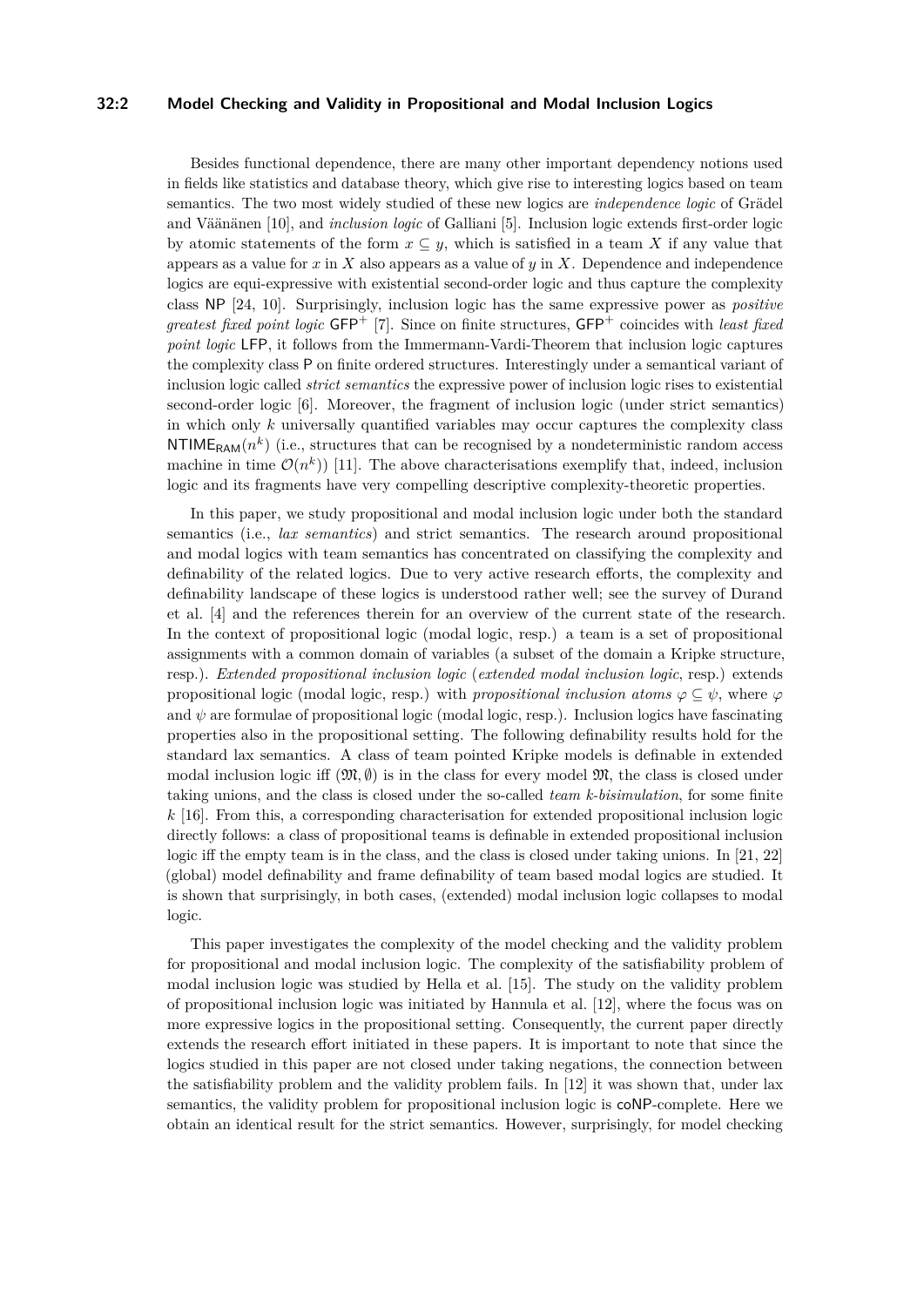the picture looks quite different. We establish that whereas the model checking problem for propositional inclusion logic is P-complete under lax semantics, the problem becomes NP-complete for the strict variant. Also surprisingly, for model checking in the modal setting, we obtain the identical results (as in the propositional setting): modal inclusion logic is P-complete under lax semantics and NP-complete under strict semantics. Nevertheless, for the validity problem, the modal variants are much more complex than the propositional ones; we establish coNEXP-hardness for both strict and lax semantics.

## **2 Propositional logics with team semantics**

Let *D* be a finite, possibly empty set of proposition symbols. A function  $s: D \to \{0, 1\}$  is called an *assignment*. A set *X* of assignments  $s: D \to \{0, 1\}$  is called a *team*. The set *D* is the *domain* of *X*. We denote by  $2^D$  the set of *all assignments*  $s: D \to \{0,1\}$ . If  $\vec{p} = (p_1, \ldots, p_n)$ is a tuple of propositions and *s* is an assignment, we write  $s(\vec{p})$  for  $(s(p_1), \ldots, s(p_n))$ .

Let  $\Phi$  be a set of proposition symbols. The syntax of propositional logic PL( $\Phi$ ) is given by the following grammar:  $\varphi ::= p | \neg p | (\varphi \land \varphi) | (\varphi \lor \varphi)$ , where  $p \in \Phi$ .

We denote by  $\models_{\text{Pl}}$  the ordinary satisfaction relation of propositional logic defined via assignments in the standard way. Next we give team semantics for propositional logic.

**Definition 1** (Lax team semantics). Let  $\Phi$  be a set of atomic propositions and let X be a team. The satisfaction relation  $X \models \varphi$  is defined as follows.

$$
X \models p \Leftrightarrow \forall s \in X : s(p) = 1,
$$
  
\n
$$
X \models \neg p \Leftrightarrow \forall s \in X : s(p) = 0.
$$
  
\n
$$
X \models (\varphi \land \psi) \Leftrightarrow X \models \varphi \text{ and } X \models \psi.
$$
  
\n
$$
X \models (\varphi \lor \psi) \Leftrightarrow Y \models \varphi \text{ and } Z \models \psi, \text{ for some } Y, Z \text{ such that } Y \cup Z = X.
$$

The lax team semantics is considered to be the standard semantics for team-based logics. In this paper, we also consider a variant of team semantics called the *strict team semantics*. In strict team semantics, the above clause for disjunction is redefined as follows:

 $X \models_{str} (\varphi \lor \psi) \Leftrightarrow Y \models \varphi \text{ and } Z \models \psi$ , for some *Y, Z* such that  $Y \cap Z = \emptyset$  and  $Y \cup Z = X$ .

When L denotes a team-based propositional logic, we let  $L<sub>str</sub>$  denote the variant of the logic with strict semantics. Moreover, in order to improve readability, for strict semantics we use  $\models$ <sub>str</sub> instead of  $\models$ . As a result lax semantics is used unless otherwise specified. The next proposition shows that the team semantics and the ordinary semantics for propositional logic defined via assignments (denoted by  $\models_{\mathsf{PL}}$ ) coincide.

**Proposition 2** ([\[24\]](#page-13-1)). Let  $\varphi$  be a formula of propositional logic and let X be a propositional *team.* Then  $X \models \varphi$  *iff*  $\forall s \in X : s \models_{\text{PI}} \varphi$ .

The syntax of *propositional inclusion logic* PInc(Φ) is obtained by extending the syntax of PL( $\Phi$ ) by the grammar rule  $\varphi ::= \vec{p} \subseteq \vec{q}$ , where  $\vec{p}$  and  $\vec{q}$  are finite tuples of proposition variables with the same length. The semantics for propositional inclusion atoms is defined as follows:

$$
X \models \vec{p} \subseteq \vec{q} \text{ iff } \forall s \in X \exists t \in X : s(\vec{p}) = t(\vec{q}).
$$

**In Remark.** *Extended propositional inclusion logic* is the variant of PInc in which inclusion atoms of the form  $\vec{\varphi} \subseteq \vec{\psi}$ , where  $\vec{\varphi}$  and  $\vec{\psi}$  are tuples of PL-formulae, are allowed. Observe that this extension does not increase the complexity of the logic and on that account, in this paper, we only consider the non-extended variant.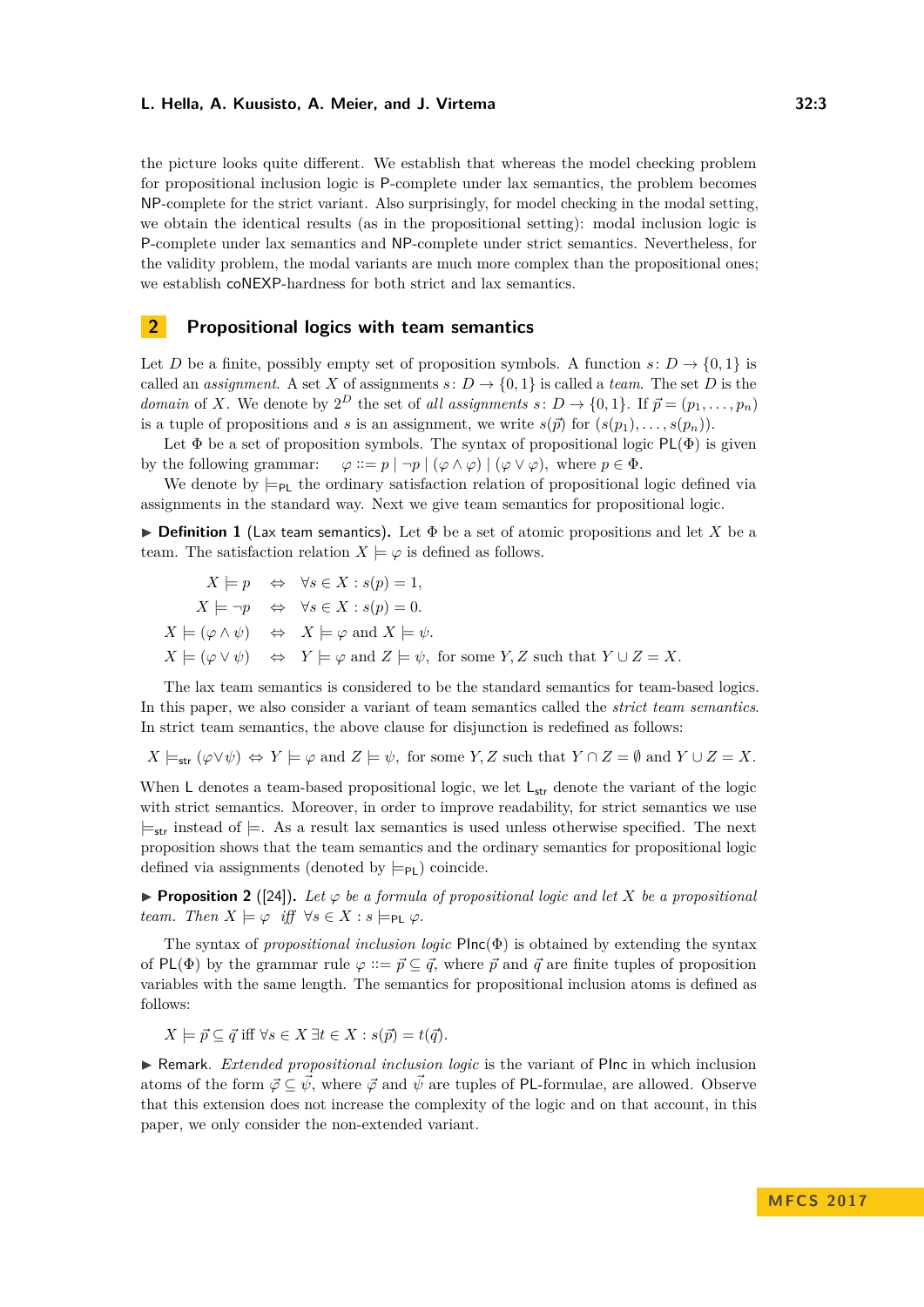<span id="page-3-2"></span>

**Figure 1** Assignments for teams in Example [4](#page-3-0) and the Kripke model for Example [19.](#page-8-0)

<span id="page-3-3"></span>**Table 1** Complexity of the satisfiability, validity and model checking problems for propositional logics under both systems of semantics. The shown complexity classes refer to completeness results. <sup>†</sup> In [\[15\]](#page-13-6) NEXP-completeness is claimed. However there is a mistake in the proof and the authors of [\[15\]](#page-13-6) now have a proof for **EXP**-completeness.

| Satisfiability          |     | Validity                                                                                                                        |     | Model checking          |     |
|-------------------------|-----|---------------------------------------------------------------------------------------------------------------------------------|-----|-------------------------|-----|
| $\operatorname{strict}$ | lax | $\operatorname{strict}$                                                                                                         | lax | $\operatorname{strict}$ | lax |
|                         |     | PL $-$ NP $[3, 19]$ $  \infty$ NP $[3, 19]$ $  \infty$ NC <sup>1</sup> $[1]$ $-$                                                |     |                         |     |
|                         |     | Plnc $\text{EXP}^{\dagger}$ $\text{EXP}$ [15] $\text{coNP}$ [Th. 6] $\text{coNP}$ [12] $\text{NP}$ [Th. 14] $\text{P}$ [Th. 10] |     |                         |     |

Note that Plnc is not a downward closed  $logic<sup>1</sup>$  $logic<sup>1</sup>$  $logic<sup>1</sup>$ . However, analogously to FO-inclusionlogic [\[5\]](#page-12-1), satisfaction of PInc-formulas is closed under taking unions.

**► Proposition 3** (Closure under unions). Let  $\varphi$  ∈ PInc *and let*  $X_i$ *, for*  $i \in I$ *, be teams. Suppose that*  $X_i \models \varphi$  *for each*  $i \in I$ *. Then*  $\bigcup_{i \in I} X_i \models \varphi$ *.* 

Similarly as in first-order team semantics [\[5\]](#page-12-1), also for propositional logic the strict and the lax semantics coincide; meaning that  $X \models \varphi$  iff  $X \models_{str} \varphi$  for all X and  $\varphi$ . However this does not hold for propositional inclusion logic, for the following example shows that PInc<sub>str</sub> is not union closed. Moreover, we will show that the two different semantics lead to different complexities for the related model checking problems.

<span id="page-3-0"></span>► **Example 4.** Let  $s_1$ ,  $s_2$ , and  $s_3$  be as in Figure [1](#page-3-2) and define  $\varphi := (p \wedge (p \subseteq r)) \vee (q \wedge (q \subseteq r))$ . Note that  $\{s_1, s_2\} \models_{str} \varphi$  and  $\{s_2, s_3\} \models_{str} \varphi$ , but  $\{s_1, s_2, s_3\} \not\models_{str} \varphi$ .

However, Plnc<sub>str</sub> satisfies a useful weaker form of union closure: it is straightforward to prove by an induction on the formula structure that it is closed under unions of *singleton teams*.

<span id="page-3-4"></span>**► Lemma 5.** Let *X* be a team and  $\varphi \in \text{Plnc}_{str}$ . If  $\{s\} \models_{str} \varphi$  for every  $s \in X$ , then  $X \models_{str} \varphi$ .

## **3 Complexity of propositional inclusion logic**

We now define the model checking, satisfiability, and validity problems in the context of team semantics. Let L be a propositional logic with team semantics. A formula  $\varphi \in L$  is *satisfiable*, if there exists a non-empty team *X* such that  $X \models \varphi$ . A formula  $\varphi \in L$  is *valid* if  $X \models \varphi$  holds for all teams *X* such that the propositions in  $\varphi$  are in the domain of *X*. The

<span id="page-3-1"></span><sup>&</sup>lt;sup>1</sup> A logic L is downward closed if " $X \models \varphi$  and  $Y \subseteq X$  implies  $Y \models \varphi$ " holds for every formula  $\varphi \in L$  and teams *X* and *Y* .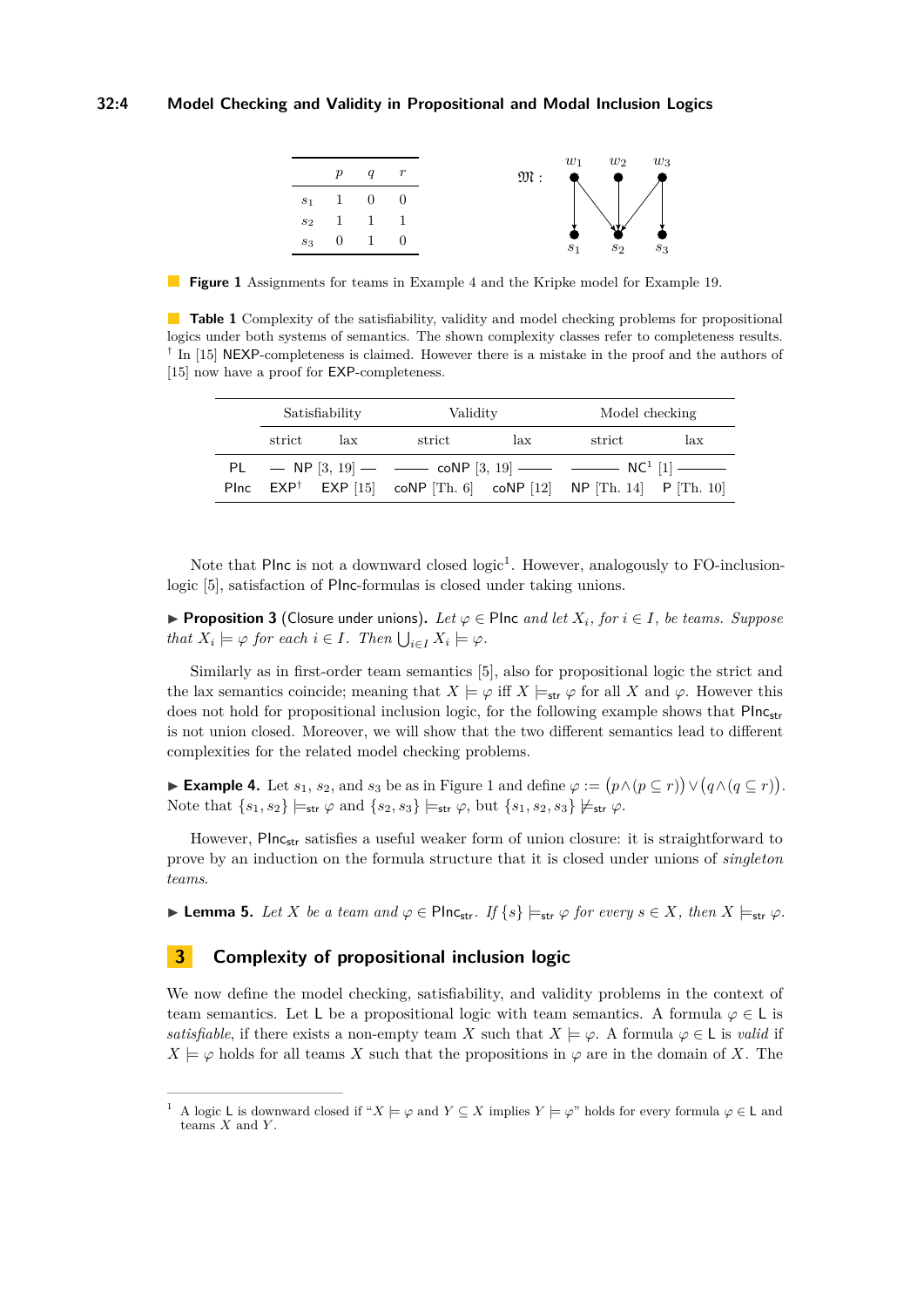satisfiability problem SAT(L) and the validity problem VAL(L) are defined in an obvious way: Given a formula  $\varphi \in L$ , decide whether the formula is satisfiable (valid, respectively). For the model checking problem MC(L) we consider combined complexity: Given a formula  $\varphi \in L$  and a team *X*, decide whether  $X \models \varphi$ . See Table [1](#page-3-3) for known complexity results for PL and PInc, together with partial results of this paper.

It was shown by Hannula et al. [\[12\]](#page-12-6) that the validity problem of PInc is coNP-complete. Here we establish that the corresponding problem for Plnc<sub>str</sub> is also coNP-complete. Our proof is similar to theirs [\[12\]](#page-12-6), except that instead of union closure we use Lemma [5.](#page-3-4)

<span id="page-4-0"></span>▶ **Theorem 6.** *The validity problem for* PInc<sub>str</sub> *is* coNP-complete w.r.t.  $\leq_m^{\log}$ .

Proof Sketch. The coNP-hardness follows from the fact that PL is a sublogic of PInc<sub>str</sub> and since the validity problem of PL is coNP-hard. On the other hand, by Lemma [5,](#page-3-4) a formula  $\varphi \in \text{Plnc}_{str}$  is valid iff it is satisfied by all singleton teams  $\{s\}$ . It is easy to see that, over a singleton team  $\{s\}$ , any inclusion atom is equivalent to a short PL-formula. Consequently, there is a short PL-formula  $\varphi^*$  which is valid iff  $\varphi$  is valid. Since VAL(PL) is in coNP, the same holds for VAL(PIncstr).

## **3.1 Model checking in lax semantics is P-complete**

In this section we construct a reduction from the monotone circuit value problem to the model checking problem of PInc. For a deep introduction to circuits see Vollmer [\[25\]](#page-13-8).

▶ **Definition 7.** A *monotone Boolean circuit* with *n* input gates and one output gate is a 3-tuple  $C = (V, E, \alpha)$ , where  $(V, E)$  is a finite, simple, directed, acyclic graph, and  $\alpha: V \to \{\vee, \wedge, x_1, \ldots, x_n\}$  is a function such that the following conditions hold:

- **1.** Every  $v \in V$  has in-degree 0 or 2.
- **2.** There exists exactly one  $w \in V$  with out-degree 0. We call this node w the *output qate* of  $C$  and denote it by  $q_{\text{out}}$ .
- **3.** If  $v \in V$  is a node with in-degree 0, then  $\alpha(v) \in \{x_1, \ldots, x_n\}$ .
- **4.** If  $v \in V$  has in-degree 2, then  $\alpha(v) \in \{ \vee, \wedge \}$ .
- **5.** For each  $1 \leq i \leq n$ , there exists exactly one  $v \in V$  with  $\alpha(v) = x_i$ .

Let  $C = (V, E, \alpha)$  be a monotone Boolean circuit with *n* input gates and one output gate. Any sequence  $b_1, \ldots, b_n \in \{0, 1\}$  of bits of length *n* is called an *input* to the circuit *C*. A function  $\beta: V \to \{0, 1\}$  defined such that

$$
\beta(v) := \begin{cases} b_i & \text{if } \alpha(v) = x_i \\ \min(\beta(v_1), \beta(v_2)) & \text{if } \alpha(v) = \wedge \text{, where } v_1 \neq v_2 \text{ and } (v_1, v), (v_2, v) \in E, \\ \max(\beta(v_1), \beta(v_2)) & \text{if } \alpha(v) = \vee \text{, where } v_1 \neq v_2 \text{ and } (v_1, v), (v_2, v) \in E. \end{cases}
$$

is called the *valuation of the circuit*  $C$  *under the input*  $b_1, \ldots, b_n$ . The *output of the circuit C* is then defined to be  $\beta(g_{\text{out}})$ .

The *monotone circuit value problem* (MCVP) is the following decision problem: Given a monotone circuit *C* and an input  $b_1, \ldots, b_n \in \{0, 1\}$ , is the output of the circuit 1?

- **Proposition 8** ([\[9\]](#page-12-9)). MCVP *is* P-complete w.r.t.  $\leq_m^{\log}$  reductions.
- <span id="page-4-1"></span>**Example 10.** MC(PInc) *under lax semantics is* P-hard *w.r.t.*  $\leq_m^{\log}$ .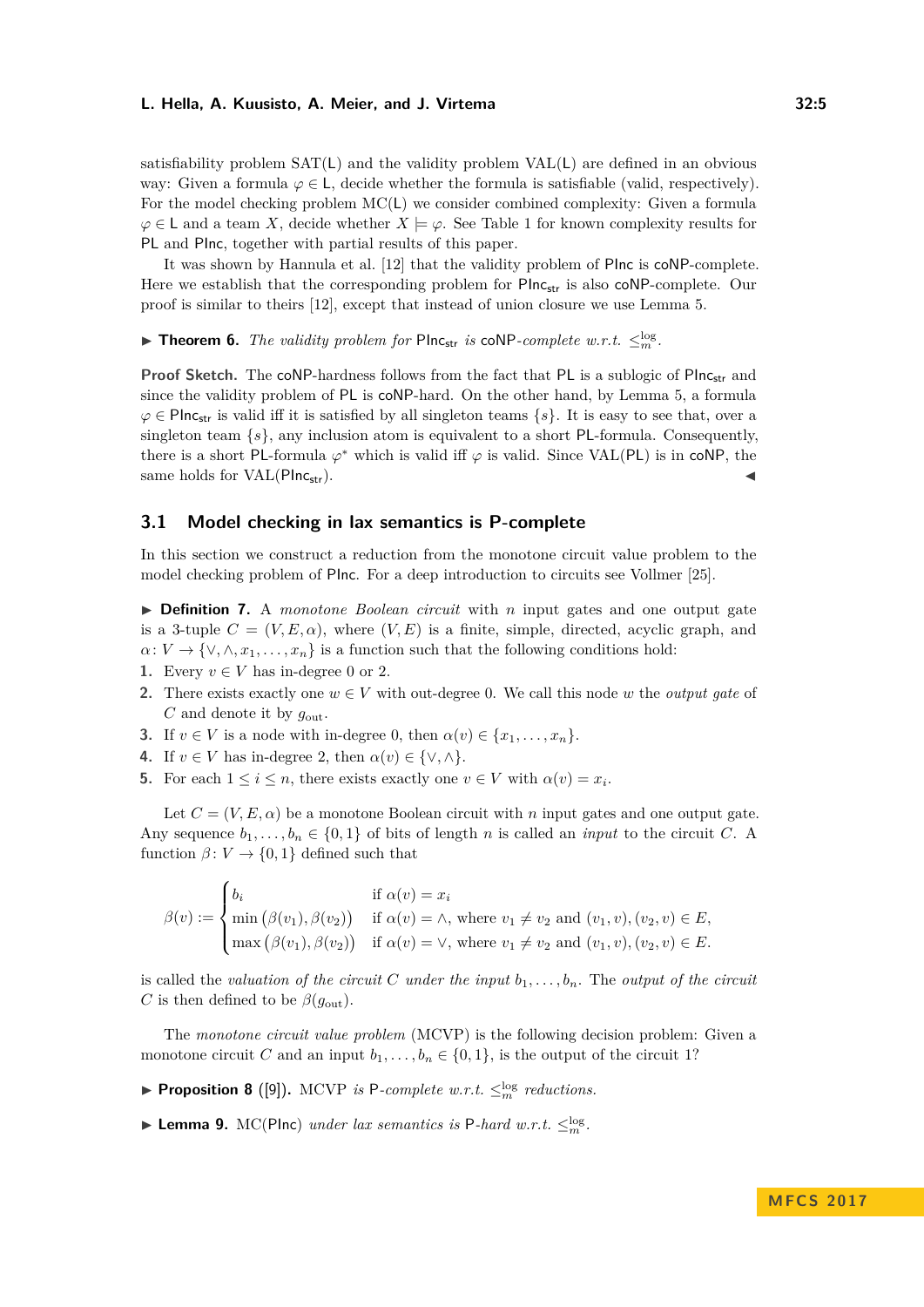## **32:6 Model Checking and Validity in Propositional and Modal Inclusion Logics**

**Proof.** We will establish a  $\leq_m^{\log}$ -reduction from MCVP to the model checking problem of PInc under lax semantics. Since MCVP is P-complete, the claim follows. More precisely, we will show how to construct, for each monotone Boolean circuit *C* with *n* input gates and for each input  $\vec{b}$  for *C*, a team  $X_{C,\vec{b}}$  and a PInc-formula  $\varphi_C$  such that  $X_{C,\vec{b}} \models \varphi_C$  iff the output of the circuit *C* with the input  $\vec{b}$  is 1*.* 

We use teams to encode valuations of the circuit. For each gate  $v_i$  of a given circuit, we identify an assignment  $s_i$ . The crude idea is that if  $s_i$  is in the team under consideration, the value of the gate  $v_i$  with respect to the given input is 1. The formula  $\varphi_C$  is used to quantify a truth value for each Boolean gate of the circuit, and then for checking that the truth values of the gates propagate correctly. We next define the construction formally.

Let  $C = (V, E, \alpha)$  be a monotone Boolean circuit with *n* input gates and one output gate and let  $\vec{b} = (b_1 \ldots b_n) \in \{0,1\}^n$  be an input to the circuit *C*. We define that  $V = \{v_0, \ldots, v_m\}$ and that  $v_0$  is the output gate of  $C$ . Define

$$
\tau_C := \{p_0, \ldots, p_m, p_\top, p_\bot\} \cup \{p_{k=i \vee j} \mid i < j, \alpha(v_k) = \vee, \text{ and } (v_i, v_k), (v_j, v_k) \in E\}.
$$

For each  $i \leq m$ , we define the assignment  $s_i: \tau_C \to \{0,1\}$  as follows:

$$
s_i(p) := \begin{cases} 1 & \text{if } p = p_i \text{ or } p = p_\top, \\ 1 & \text{if } p = p_{k=i \vee j} \text{ or } p = p_{k=j \vee i} \text{ for some } j, k \leq m, \\ 0 & \text{otherwise.} \end{cases}
$$

Furthermore, we define  $s_{\perp}(p) = 1$  iff  $p = p_{\perp}$  or  $p = p_{\perp}$ . We note that the assignment  $s_{\perp}$ will be the only assignment that maps  $p_{\perp}$  to 1. We make use of the fact that for each gate *v*<sub>*i*</sub> of *C*, it holds that  $s_{\perp}(p_i) = 0$ . We define

$$
X_{C,\vec{b}} := \{ s_i \mid \alpha(v_i) \in \{\land,\lor\} \} \cup \{ s_i \mid \alpha(v_i) \in \{ x_i \mid b_i = 1 \} \} \cup \{ s_\bot \},
$$

that is,  $X_{C,\vec{b}}$  consists of assignments for each of the Boolean gates, assignments for those input gates that are given 1 as an input, and of the auxiliary assignment *s*⊥.

Let *X* be any nonempty subteam of  $X_{C,\vec{b}}$  such that  $s_{\perp} \in X$ . We have

<span id="page-5-0"></span>
$$
X \models p_{\top} \subseteq p_{0} \qquad \text{iff } s_{0} \in X
$$
  
\n
$$
X \models p_{i} \subseteq p_{j} \qquad \text{iff } (s_{i} \in X \text{ implies } s_{j} \in X) \qquad (1)
$$
  
\n
$$
X \models p_{k} \subseteq p_{k=i \lor j} \qquad \text{iff } (i < j, (v_{i}, v_{k}), (v_{j}, v_{k}) \in E, \alpha(v_{k}) = \vee \text{ and } s_{k} \in X \text{ implies that } s_{i} \in X \text{ or } s_{j} \in X)
$$

Recall the intuition that  $s_i \in X$  should hold iff the value of the gate  $v_i$  is 1. Define

$$
\psi_{\text{out}=1} := p_{\top} \subseteq p_0,
$$
  
\n
$$
\psi_{\wedge} := \bigwedge \{ p_i \subseteq p_j \mid (v_j, v_i) \in E \text{ and } \alpha(p_i) = \wedge \},
$$
  
\n
$$
\psi_{\vee} := \bigwedge \{ p_k \subseteq p_{k=i \vee j} \mid i < j, (v_i, v_k) \in E, (v_j, v_k) \in E, \text{ and } \alpha(v_k) = \vee \},
$$
  
\n
$$
\varphi_C := \neg p_{\bot} \vee (\psi_{\text{out}=1} \wedge \psi_{\wedge} \wedge \psi_{\vee}).
$$

Now observe that  $X_{C,\vec{b}} \models \varphi_C$  iff the output of *C* with the input  $\vec{b}$  is 1.

The idea of the reduction is the following: The disjunction in  $\phi_C$  is used to guess a team *Y* for the right disjunct that encodes the valuation  $\beta$  of the circuit *C*. The right disjunct is then evaluated with respect to the team *Y* with the intended meaning that  $\beta(v_i) = 1$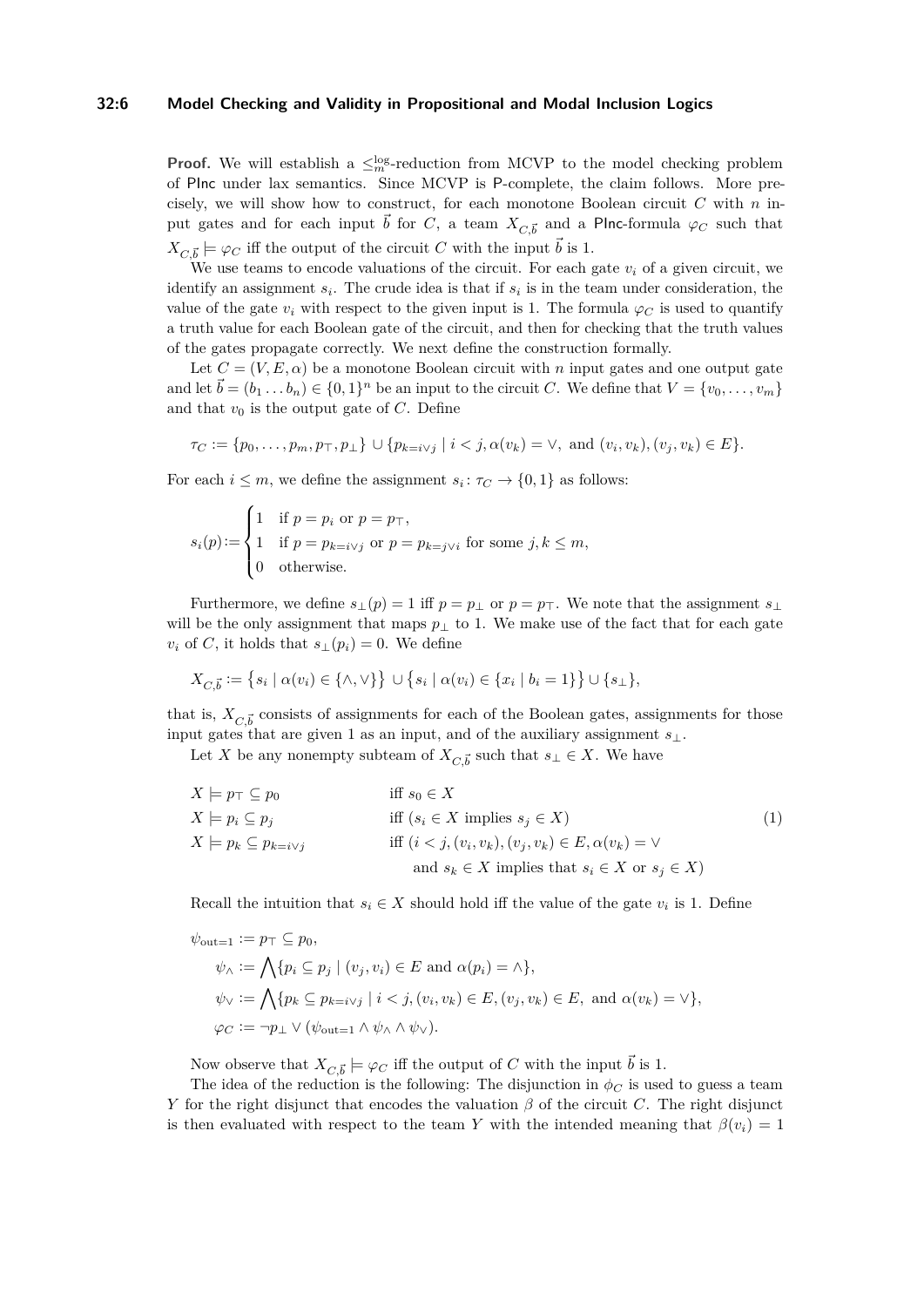whenever  $s_i \in Y$ . Note that *Y* is always as required in [\(1\)](#page-5-0). The formula  $\psi_{\text{out}=1}$  is used to state that  $\beta(v_0) = 1$ , whereas the formulae  $\psi_\wedge$  and  $\psi_\vee$  are used to propagate the truth value 1 down the circuit. The assignment *s*<sup>⊥</sup> and the proposition *p*<sup>⊥</sup> are used as an auxiliary to make sure that *Y* is nonempty and to deal with the propagation of the value 0 by the subformulae of the form  $p_i \subseteq p_j$ . Finally, it is easy to check that the reduction can be computed in logspace.

For the proof of the above lemma it is not important that lax semantics is considered; the same proof works also for the strict semantics. However, as we will show in the next section, we can show a stronger result for the model checking problem of  $\text{Plnc}_{str}$ ; namely that it is NP-hard. In Section [5.1](#page-9-0) we will show that the model checking problem for modal inclusion logic with lax semantics is in P (Lemma [21\)](#page-9-1). Since PInc is essentially a fragment of this logic, by combining Lemmas [9](#page-4-1) and [21,](#page-9-1) we obtain the following theorem.

<span id="page-6-0"></span>▶ **Theorem 10.** MC(Plnc) *under lax semantics is* P-complete w.r.t.  $\leq^{\log}_m$ .

## **3.2 Model checking in strict semantics is NP-complete**

In this section we reduce the set splitting problem, a well-known NP-complete problem, to the model checking problem of PIncstr.

▶ **Definition 11.** The *set splitting* problem is the following decision problem:

**Input:** A family  $\mathcal F$  of subsets of a finite set  $S$ .

**Problem:** Do there exist subsets  $S_1$  and  $S_2$  of  $S$  such that

**1.** *S*<sub>1</sub> and *S*<sub>2</sub> are a partition of *S* (i.e., *S*<sub>1</sub> ∩ *S*<sub>2</sub> = ∅ and *S*<sub>1</sub> ∪ *S*<sub>2</sub> = *S*),

**2.** for each  $A \in \mathcal{F}$ , there exist  $a_1, a_2 \in A$  such that  $a_1 \in S_1$  and  $a_2 \in S_2$ ?

**Proposition 12** ([\[8\]](#page-12-10)). The set splitting problem is NP-complete w.r.t.  $\leq_m^{\log}$ .

The following proof relies on the fact that strict semantics is considered. It cannot hold for lax semantics unless  $P = NP$ .

<span id="page-6-1"></span>▶ Lemma 13.  $MC(Plnc_{str})$  *is* NP-*hard with respect to*  $\leq_m^{\log}$ .

**Proof.** We give a reduction from the set splitting problem to the model checking problem of PInc under strict semantics.

Let F be an instance of the set splitting problem. We stipulate that  $\mathcal{F} = \{B_1, \ldots, B_n\}$ and that  $\bigcup \mathcal{F} = \{a_1, \ldots, a_k\}$ , where  $n, k \in \mathbb{N}$ . We will introduce fresh propositions  $p_i$  and *q*<sub>*j*</sub> for each point  $a_i \in \bigcup \mathcal{F}$  and set  $B_j \in \mathcal{F}$ . We will then encode the family of sets  $\mathcal{F}$  by assignments over these propositions; each assignment *s<sup>i</sup>* will correspond to a unique point *a<sup>i</sup>* . Formally, let  $\tau_{\mathcal{F}}$  denote the set  $\{p_1, \ldots, p_k, q_1, \ldots, q_n, p_\top, p_c, p_d\}$  of propositions. For each  $i \in \{1, \ldots, k, c, d\}$ , we define the assignment  $s_i: \tau_{\mathcal{F}} \to \{0, 1\}$  as follows:

$$
s_i(p) := \begin{cases} 1 & \text{if } p = p_i \text{ or } p = p_\top, \\ 1 & \text{if, for some } j, p = q_j \text{ and } a_i \in B_j, \\ 0 & \text{otherwise.} \end{cases}
$$

Define  $X_F := \{s_1, \ldots, s_k, s_c, s_d\}$ , that is,  $X_F$  consists of assignments  $s_i$  corresponding to each of the points  $a_i \in \bigcup \mathcal{F}$  and of two auxiliary assignments  $s_c$  and  $s_d$ . Note that the only assignment in  $X_F$  that maps  $p_c$  ( $p_d$ , resp.) to 1 is  $s_c$  ( $s_d$ , resp.) and that every assignment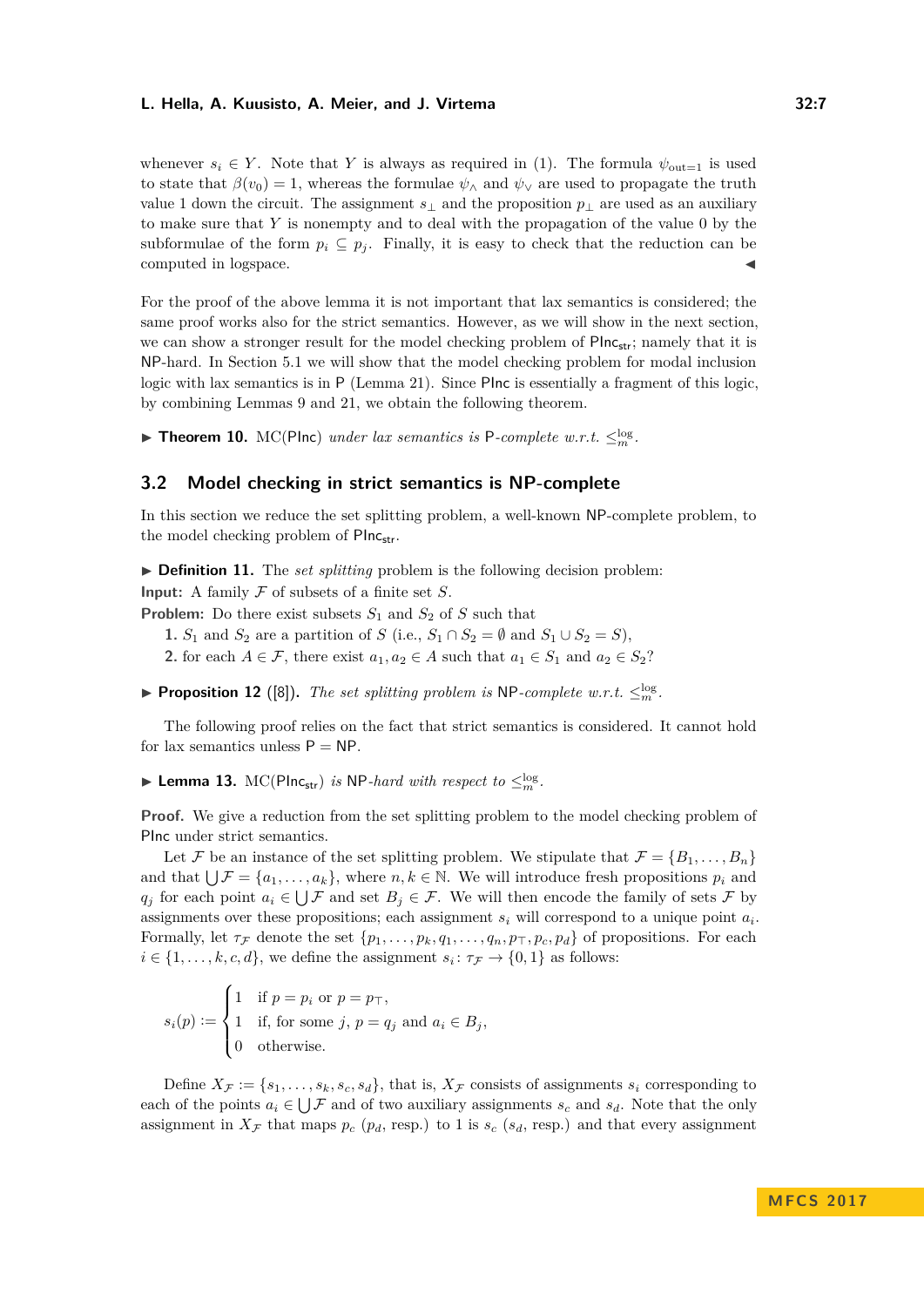#### **32:8 Model Checking and Validity in Propositional and Modal Inclusion Logics**

maps  $p_{\top}$  to 1. Moreover, note that for  $1 \leq i \leq k$  and  $1 \leq j \leq n$ ,  $s_i(q_j) = 1$  iff  $a_i \in B_j$ . Now define

$$
\varphi_{\mathcal{F}} := (\neg p_c \land \bigwedge_{i \leq n} p_{\top} \subseteq q_i) \lor (\neg p_d \land \bigwedge_{i \leq n} p_{\top} \subseteq q_i).
$$

We claim that  $X_{\mathcal{F}} \models_{str} \varphi_{\mathcal{F}}$  iff the output of the set splitting problem with input  $\mathcal{F}$  is "yes". J

In Section [5.1](#page-9-0) we establish that the model checking problem of modal inclusion logic with strict semantics is in  $NP$  (Theorem [24\)](#page-11-0). Since  $Plane_{str}$  is essentially a fragment of this logic, together with Lemma [13,](#page-6-1) we obtain the following theorem.

<span id="page-7-0"></span>▶ **Theorem 14.** MC(PInc<sub>str</sub>) *is* NP-*complete with respect to*  $\leq^{\log}_m$ *.* 

## **4 Modal logics with team semantics**

Let  $\Phi$  be a set of proposition symbols. The syntax of modal logic ML( $\Phi$ ) is generated by the following grammar:  $\varphi ::= p | \neg p | (\varphi \land \varphi) | (\varphi \lor \varphi) | \Diamond \varphi | \Box \varphi$ , where  $p \in \Phi$ . By  $\varphi^{\perp}$  we denote the formula that is obtained from  $\neg \varphi$  by pushing all negation symbols to the atomic level using the standard duality between  $\wedge$  ( $\square$ ) and  $\vee$  ( $\diamondsuit$ ). A (Kripke)  $\Phi$ *-model* is a tuple  $\mathfrak{M} = (W, R, V)$ , where *W*, called the *domain* of  $\mathfrak{M}$ , is a non-empty set,  $R \subseteq W \times W$  is a binary relation, and  $V: \Phi \to \mathcal{P}(W)$  is a valuation of the proposition symbols. By  $\models_{\mathsf{ML}}$  we denote the *satisfaction relation* of modal logic that is defined via pointed Φ*-models* in the standard way. Any subset *T* of the domain of a Kripke model M is called *a team of* M. Before we define *team semantics* for ML, we introduce some auxiliary notation.

**Definition 15.** Let  $\mathfrak{M} = (W, R, V)$  be a model and *T* and *S* teams of  $\mathfrak{M}$ . Define that

 $R[T] := \{w \in W \mid \exists v \in T \text{ s.t. } vRw\} \text{ and } R^{-1}[T] := \{w \in W \mid \exists v \in T \text{ s.t. } wRv\}.$ 

For teams *T* and *S* of  $\mathfrak{M}$ , we write  $T[R]S$  if  $S \subseteq R[T]$  and  $T \subseteq R^{-1}[S]$ .

Accordingly,  $T[R]S$  holds if and only if for every  $w \in T$ , there exists some  $v \in S$  such that  $wRv$ , and for every  $v \in S$ , there exists some  $w \in T$  such that  $wRv$ . We are now ready to define team semantics for ML.

**Definition 16** (Lax team semantics). Let  $\mathfrak{M}$  be a Kripke model and  $T$  a team of  $\mathfrak{M}$ . The satisfaction relation  $\mathfrak{M}, T \models \varphi$  for  $\mathsf{ML}(\Phi)$  is defined as follows.

|  | $\mathfrak{M}, T \models p \Leftrightarrow w \in V(p)$ for every $w \in T$ .                                                                                                                                       |
|--|--------------------------------------------------------------------------------------------------------------------------------------------------------------------------------------------------------------------|
|  | $\mathfrak{M}, T \models \neg p \Leftrightarrow w \notin V(p)$ for every $w \in T$ .                                                                                                                               |
|  | $\mathfrak{M}, T \models (\varphi \land \psi) \Leftrightarrow \mathfrak{M}, T \models \varphi \text{ and } \mathfrak{M}, T \models \psi.$                                                                          |
|  | $\mathfrak{M}, T \models (\varphi \lor \psi) \Leftrightarrow \mathfrak{M}, T_1 \models \varphi \text{ and } \mathfrak{M}, T_2 \models \psi \text{ for some } T_1 \text{ and } T_2 \text{ s.t. } T_1 \cup T_2 = T.$ |
|  | $\mathfrak{M}, T \models \Diamond \varphi \Leftrightarrow \mathfrak{M}, T' \models \varphi \text{ for some } T' \text{ s.t. } T[R]T'.$                                                                             |
|  | $\mathfrak{M}, T \models \Box \varphi \Leftrightarrow \mathfrak{M}, T' \models \varphi, \text{ where } T' = R[T].$                                                                                                 |

Analogously to the propositional case, we also consider the *strict* variant of team semantics for modal logic. In the *strict* team semantics, we have the following alternative semantic definitions for the disjunction and diamond (where *W* denotes the domain of M).

$$
\mathfrak{M}, T \models_{\mathsf{str}} (\varphi \lor \psi) \quad \Leftrightarrow \quad \mathfrak{M}, T_1 \models \varphi \text{ and } \mathfrak{M}, T_2 \models \psi
$$
\n
$$
\text{for some } T_1 \text{ and } T_2 \text{ such that } T_1 \cup T_2 = T \text{ and } T_1 \cap T_2 = \emptyset.
$$
\n
$$
\mathfrak{M}, T \models_{\mathsf{str}} \Diamond \varphi \quad \Leftrightarrow \quad \mathfrak{M}, f(T) \models \varphi \text{ for some } f \colon T \to W \text{ s.t. } \forall w \in T : wRf(w).
$$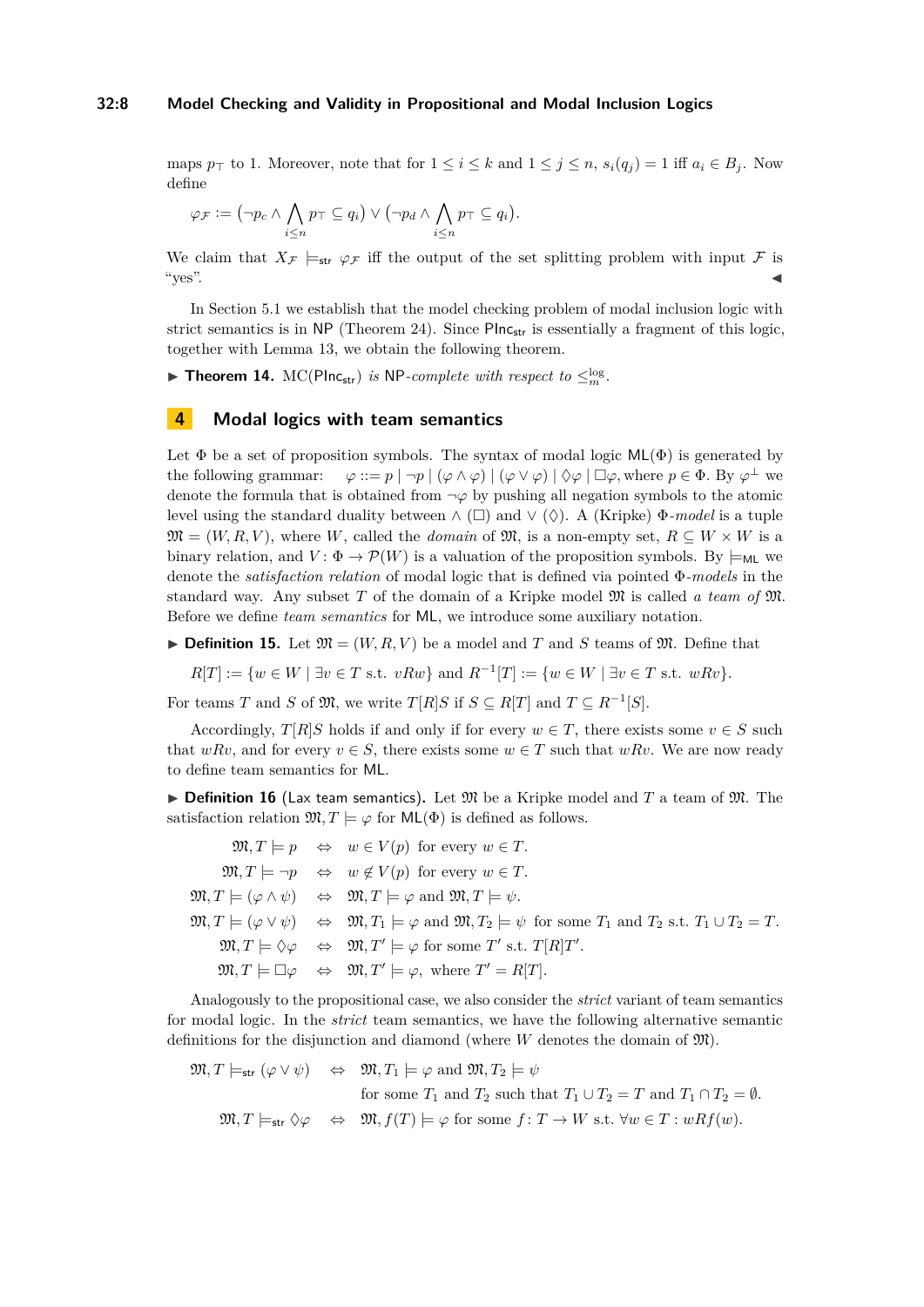<span id="page-8-1"></span>**Table 2** Complexity of satisfiability, validity and model checking for modal logics under both strict and lax semantics. The given complexity classes refer to completeness results and "-h." denotes hardness. The complexities for Minc and EMinc coincide, see Theorems [23,](#page-11-1) [24,](#page-11-0) and [26.](#page-11-2)

<sup>†</sup> In [\[15\]](#page-13-6) NEXP-completeness is claimed. However there is a mistake in the proof and the authors of [\[15\]](#page-13-6) now have a proof for **EXP-completeness.** 

| Satisfiability |     |                                                                                        | Validity                                                                                   |        | Model checking |  |
|----------------|-----|----------------------------------------------------------------------------------------|--------------------------------------------------------------------------------------------|--------|----------------|--|
| strict         | lax | strict                                                                                 | lax                                                                                        | strict | lax            |  |
|                |     | ML - PSPACE [18] - - - - - - - - PSPACE [18] - - - - - - P [2, 23] - - - - - P [2, 23] |                                                                                            |        |                |  |
|                |     |                                                                                        | Minc $EXP^{\dagger}$ EXP [15] coNEXP-h. [Th. 25] coNEXP-h. [Th. 25] NP [Th. 24] P [Th. 23] |        |                |  |

When  $\mathsf{L}$  is a team-based modal logic, we let  $\mathsf{L}_{str}$  to denote its variant with strict semantics. As in the propositional case, for strict semantics we use  $\models_{str}$  instead of  $\models$ . The formulae of ML have the following flatness property.

**• Proposition 17** (Flatness, see, e.g., [\[4\]](#page-12-5)). Let  $\mathfrak{M}$  be a Kripke model and  $T$  be a team of  $\mathfrak{M}$ . *Then, for every formula*  $\varphi$  *of*  $\mathsf{ML}(\Phi)$ *:*  $\mathfrak{M}, T \models \varphi \Leftrightarrow \forall w \in T : \mathfrak{M}, w \models_{\mathsf{ML}} \varphi$ .

The syntax of *modal inclusion logic* Minc(Φ) and *extended modal inclusion logic* EMinc(Φ) is obtained by extending the syntax of  $ML(\Phi)$  by the following grammar rule for each  $n \in \mathbb{N}$ :

$$
\varphi ::= \varphi_1, \ldots, \varphi_n \subseteq \psi_1, \ldots, \psi_n,
$$

where  $\varphi_1, \psi_1, \ldots, \varphi_n, \psi_n \in \mathsf{ML}(\Phi)$ . Additionally, for Minc( $\Phi$ ), we require that  $\varphi_1, \psi_1, \ldots$ ,  $\varphi_n$ ,  $\psi_n$  are proposition symbols. The semantics for these inclusion atoms is defined as follows:

$$
\mathfrak{M}, T \models \varphi_1, \dots, \varphi_n \subseteq \psi_1, \dots, \psi_n \Leftrightarrow \forall w \in T \exists v \in T : \bigwedge_{1 \leq i \leq n} (\mathfrak{M}, \{w\} \models \varphi_i \Leftrightarrow \mathfrak{M}, \{v\} \models \psi_i).
$$

The following proposition is proven in the same way as the analogous results for first-order inclusion logic [\[5\]](#page-12-1). A modal logic L is union closed if  $\mathfrak{M}, T \models \varphi$  and  $\mathfrak{M}, S \models \varphi$  implies that  $\mathfrak{M}, T \cup S \models \varphi$ , for every  $\varphi \in \mathsf{L}$ .

#### <span id="page-8-2"></span>I **Proposition 18** (Union Closure)**.** *The logics* ML*,* Minc*,* EMinc *are union closed.*

Analogously to the propositional case, it is easy to establish that for ML the strict and the lax semantics coincide (for a proof in the first-order setting see [\[5\]](#page-12-1)). Again, as in the propositional case, this does not hold for Minc or EMinc. Note that since PInc<sub>str</sub> is not union closed, neither is Minc<sub>str</sub>, nor EMinc<sub>str</sub>.

In contrary to the propositional case, Lemma [5](#page-3-4) fails in the modal case as the following example illustrates.

<span id="page-8-0"></span>**Example [1](#page-3-2)9.** Let  $\mathfrak{M}$  be as depicted in the table of Figure 1 and let  $\varphi$  denote the PInc<sub>str</sub>-formula of Example [4.](#page-3-0) Now  $\mathfrak{M}, \{w_i\} \models_{\mathsf{str}} \Box \varphi$ , for  $i \in \{1, 2, 3\}$ , but  $\mathfrak{M}, \{w_1, w_2, w_3\} \not\models_{\mathsf{str}} \Box \varphi$ .

## **5 Model checking and validity in modal team semantics**

The model checking, satisfiability, and validity problems in the context of team semantics of modal logic are defined analogously to the propositional case. Let  $L(\Phi)$  be a modal logic with team semantics. A formula  $\varphi \in L(\Phi)$  is *satisfiable*, if there exists a Kripke  $\Phi$ -model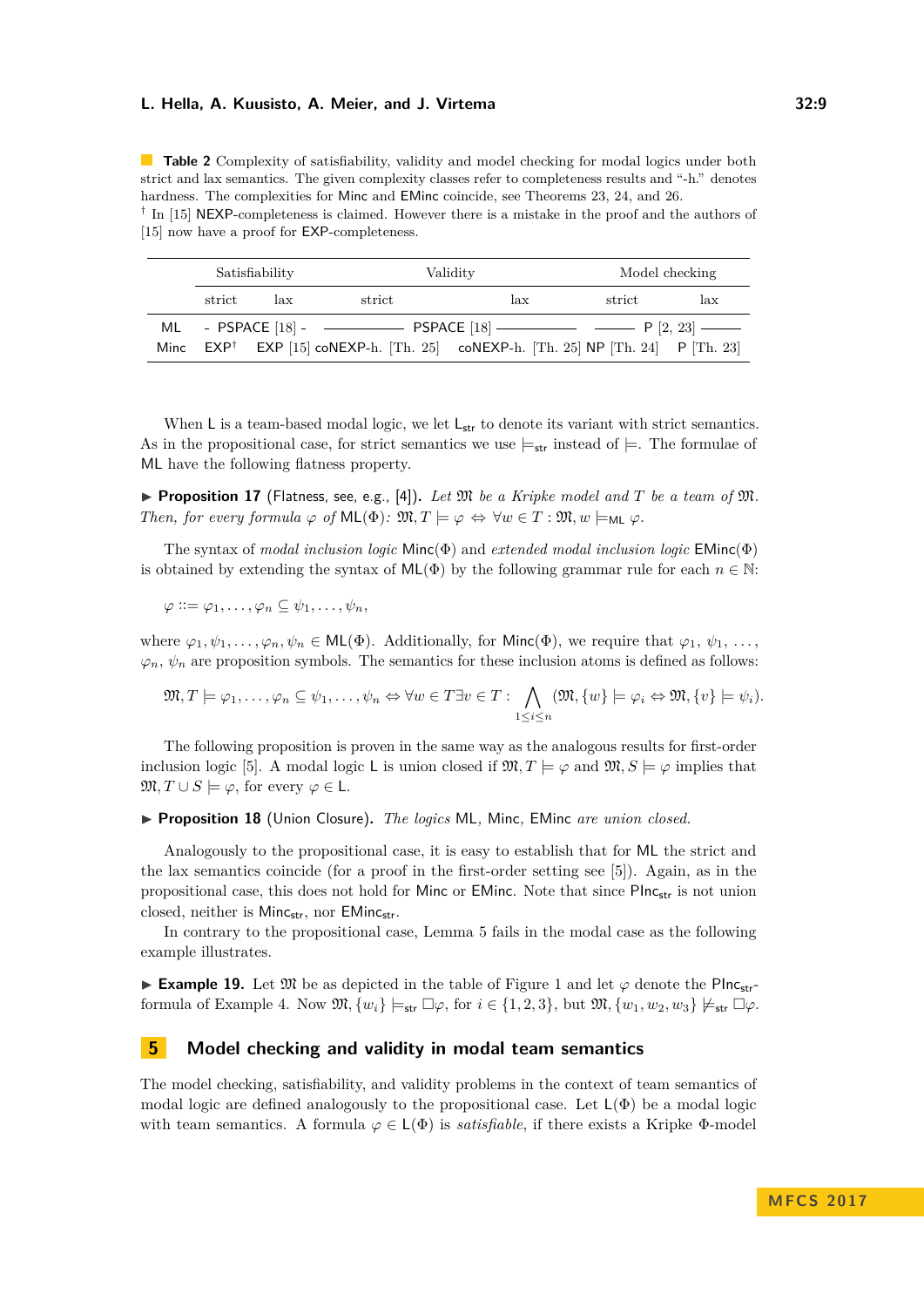#### **32:10 Model Checking and Validity in Propositional and Modal Inclusion Logics**

M and a non-empty team T of M such that  $\mathfrak{M}, T \models \varphi$ . A formula  $\varphi \in L(\Phi)$  is *valid*, if  $\mathfrak{M}, T \models \varphi$  holds for every  $\Phi$ -model  $\mathfrak{M}$  and every team T of  $\mathfrak{M}$ . The satisfiability problem SAT(L) and the validity problem VAL(L) are defined in the obvious way: Given a formula  $\varphi \in L$ , decide whether the formula is satisfiable (valid, respectively). For model checking MC(L) we consider combined complexity: Given a formula  $\varphi \in L$ , a Kripke model  $\mathfrak{M}$ , and a team *T* of  $\mathfrak{M}$ , decide whether  $\mathfrak{M}$ ,  $T \models \varphi$ . See Table [2](#page-8-1) for known complexity results on ML and Minc, together with partial results of this paper.

## <span id="page-9-0"></span>**5.1 Complexity of model checking**

Let  $\mathfrak{M}$  be a Kripke model, *T* be a team of  $\mathfrak{M}$ , and  $\varphi$  be a formula of Minc. By maxsub $(T, \varphi)$ , we denote the maximum subteam *T*' of *T* such that  $\mathfrak{M}, T' \models \varphi$ . Since Minc is union closed (cf. Proposition [18\)](#page-8-2), such a maximum subteam always exists.

For a proof of the following lemma, see the full version [\[14\]](#page-12-12) of this article.

<span id="page-9-2"></span>**► Lemma 20.** *If*  $\varphi$  *is a proposition symbol, its negation, or an inclusion atom, then maxsub*( $T, \varphi$ ) *can be computed in polynomial time with respect to*  $|T| + |\varphi|$ *.* 

For the following lemma it is crucial that lax semantics is considered. The lemma cannot hold for strict semantics unless  $P = NP$ .

<span id="page-9-1"></span>▶ Lemma 21. MC(Minc) *under lax semantics is in* P.

**Proof.** We will present a labelling algorithm for model checking  $\mathfrak{M}, T \models \varphi$ . Let subOcc $(\varphi)$ denote the set of all *occurrences* of subformulae of *ϕ*. Below we denote occurrences as if they were formulae, but we actually refer to some particular occurrence of the formula.

A function  $f: \text{subOcc}(\varphi) \to \mathcal{P}(W)$  is called a labelling function of  $\varphi$  in  $\mathfrak{M}$ . We will next give an algorithm for computing a sequence  $f_0, f_1, f_2, \ldots$ , of such labelling functions.

- $\blacksquare$  Define  $f_0(\psi) = W$  for each  $\psi \in \text{subOcc}(\varphi)$ .
- For odd  $i \in \mathbb{N}$ , define  $f_i(\psi)$  bottom up as follows:
	- **1.** For literal  $\psi$ , define  $f_i(\psi) := \max_{\psi} f_i(\psi)$ ,  $\psi$ ).
	- **2.**  $f_i(\psi \wedge \theta) := f_i(\psi) \cap f_i(\theta).$
	- **3.**  $f_i(\psi \vee \theta) := f_i(\psi) \cup f_i(\theta)$ .
	- **4.**  $f_i(\Diamond \psi) := \{ w \in f_{i-1}(\Diamond \psi) \mid R[w] \cap f_i(\psi) \neq \emptyset \}.$
	- **5.**  $f_i(\Box \psi) := \{ w \in f_{i-1}(\Box \psi) \mid R[w] \subseteq f_i(\psi) \}.$
- For even  $i \in \mathbb{N}$  larger than 0, define  $f_i(\psi)$  top to bottom as follows:
	- **1.** Define  $f_i(\varphi) := f_{i-1}(\varphi) \cap T$ .
	- **2.** If  $\psi = \theta \wedge \gamma$ , define  $f_i(\theta) := f_i(\gamma) := f_i(\theta \wedge \gamma)$ .
	- **3.** If  $\psi = \theta \vee \gamma$ , define  $f_i(\theta) := f_{i-1}(\theta) \cap f_i(\theta \vee \gamma)$  and  $f_i(\gamma) := f_{i-1}(\gamma) \cap f_i(\theta \vee \gamma)$ .
	- **4.** If  $\psi = \Diamond \theta$ , define  $f_i(\theta) := f_{i-1}(\theta) \cap R[f_i(\Diamond \theta)].$
	- **5.** If  $\psi = \Box \theta$ , define  $f_i(\theta) := f_{i-1}(\theta) \cap R[f_i(\Box \theta)].$

By a straightforward induction on *i*, we can prove that  $f_{i+1}(\psi) \subseteq f_i(\psi)$  holds for every  $\psi \in \text{subOcc}(\varphi)$ . The only nontrivial induction step is that for  $f_{i+1}(\theta)$  and  $f_{i+1}(\gamma)$ , when  $i+1$  is even and  $\psi = \theta \wedge \gamma$ . To deal with this step, observe that, by the definition of  $f_{i+1}$ and  $f_i$ , we have  $f_{i+1}(\theta) = f_{i+1}(\gamma) = f_{i+1}(\psi)$  and  $f_i(\psi) \subseteq f_i(\theta), f_i(\gamma)$ , and by the induction hypothesis on  $\psi$ , we have  $f_{i+1}(\psi) \subseteq f_i(\psi)$ .

It follows that there is an integer  $j \leq 2 \cdot |W| \cdot |\varphi|$  such that  $f_{j+2} = f_{j+1} = f_j$ . We denote this fixed point  $f_j$  of the sequence  $f_0, f_1, f_2, \ldots$  by  $f_\infty$ . By Lemma [20](#page-9-2) the outcome of maxsub( $\cdot$ ,  $\cdot$ ) is computable in polynomial time with respect to its input. That being, clearly  $f_{i+1}$  can be computed from  $f_i$  in polynomial time with respect to  $|W| + |\varphi|$ . On that account  $f_{\infty}$  is also computable in polynomial time with respect to  $|W| + |\varphi|$ .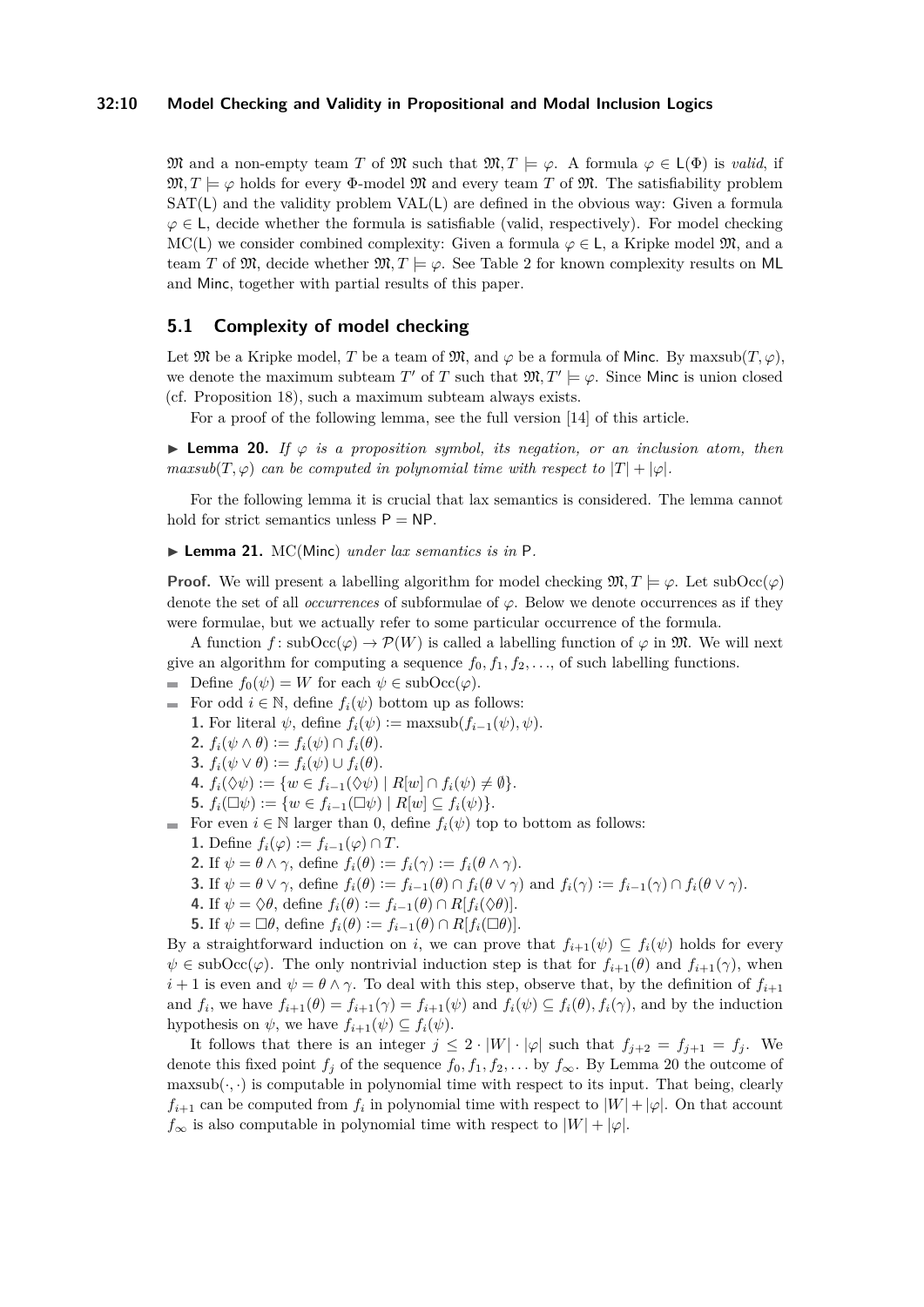We will next prove by induction on  $\psi \in \text{subOcc}(\varphi)$  that  $\mathfrak{M}, f_{\infty}(\psi) \models \psi$ . Note first that there is an odd integer *i* and an even integer *j* such that  $f_{\infty} = f_i = f_j$ .

- **1.** If  $\psi$  is a literal, the claim is true since  $f_{\infty} = f_i$  and  $f_i(\psi) = \max_{\psi} f_i(\psi)$ .
- **2.** Assume next that  $\psi = \theta \wedge \gamma$ , and the claim holds for  $\theta$  and  $\gamma$ . Since  $f_{\infty} = f_i$ , we have  $f_{\infty}(\psi) = f_{\infty}(\theta) = f_{\infty}(\gamma)$ , as a result, by induction hypothesis,  $\mathfrak{M}, f_{\infty}(\psi) \models \theta \land \gamma$ .
- **3.** In the case  $\psi = \theta \vee \gamma$ , we obtain the claim  $\mathfrak{M}, f_{\infty}(\psi) \models \psi$  by using the induction hypothesis, and the observation that  $f_{\infty}(\psi) = f_i(\psi) = f_i(\theta) \cup f_i(\gamma) = f_{\infty}(\theta) \cup f_{\infty}(\gamma)$ .
- **4.** Assume then that  $\psi = \Diamond \theta$ . Since  $f_{\infty} = f_i$ , we have  $f_{\infty}(\psi) = \{w \in f_{i-1}(\psi) \mid R[w] \cap \theta\}$  $f_{\infty}(\theta) \neq \emptyset$ , as a consequence  $f_{\infty}(\psi) \subseteq R^{-1}[f_{\infty}(\theta)]$ . On the other hand, since  $f_{\infty} =$ *f*<sub>*j*</sub>, we have  $f_{\infty}(\theta) = f_{j-1}(\theta) \cap R[f_{\infty}(\psi)]$ , for this reason  $f_{\infty}(\theta) \subseteq R[f_{\infty}(\psi)]$ . Thus  $f_{\infty}(\psi)[R]f_{\infty}(\theta)$ , and using the induction hypothesis, we see that  $\mathfrak{M}, f_{\infty}(\psi) \models \psi$ .
- **5.** Assume finally that  $\psi = \Box \theta$ . Since  $f_{\infty} = f_i$ , we have  $R[f_{\infty}(\psi)] \subseteq f_{\infty}(\theta)$ . On the other hand, since  $f_{\infty} = f_j$ , we have  $f_{\infty}(\theta) \subseteq R[f_{\infty}(\psi)]$ . This shows that  $f_{\infty}(\theta) = R[f_{\infty}(\psi)]$ . that being the case by the induction hypothesis,  $\mathfrak{M}, f_{\infty}(\psi) \models \psi$ .

In particular, if  $f_{\infty}(\varphi) = T$ , then  $\mathfrak{M}, T \models \varphi$ . Consequently, to complete the proof of the lemma, it suffices to prove that the converse implication is true, as well. To prove this, assume that  $\mathfrak{M}, T \models \varphi$ . Then for each  $\psi \in \mathrm{subOcc}(\varphi)$ , there is a team  $T_{\psi}$  such that

$$
1. \ \ T_{\varphi}=T.
$$

- **2.** If  $\psi = \theta \wedge \gamma$ , then  $T_{\psi} = T_{\theta} = T_{\gamma}$ .
- **3.** If  $\psi = \theta \vee \gamma$ , then  $T_{\psi} = T_{\theta} \cup T_{\gamma}$ .
- **4.** If  $\psi = \Diamond \theta$ , then  $T_{\psi}[R]T_{\theta}$ .
- **5.** If  $\psi = \Box \theta$ , then  $T_{\theta} = R[T_{\psi}]$ .
- **6.** If  $\psi$  is a literal, then  $\mathfrak{M}, T_{\psi} \models \psi$ .

We prove by induction on *i* that  $T_{\psi} \subseteq f_i(\psi)$  for all  $\psi \in \text{subOcc}(\varphi)$ . For  $i = 0$ , this is obvious, since  $f_0(\psi) = W$  for all  $\psi$ . Assume next that  $i+1$  is odd and the claim is true for *i*. We prove the claim  $T_{\psi} \subseteq f_i(\psi)$  by induction on  $\psi$ .

- **1.** If  $\psi$  is a literal, then  $f_{i+1}(\psi) = \text{maxsub}(f_i(\psi), \psi)$ . Since  $\mathfrak{M}, T_{\psi} \models \psi$ , and by induction hypothesis,  $T_{\psi} \subseteq f_i(\psi)$ , the claim  $T_{\psi} \subseteq f_{i+1}(\psi)$  is true.
- **2.** Assume that  $\psi = \theta \wedge \gamma$ . By induction hypothesis on  $\theta$  and  $\gamma$ , we have  $T_{\psi} = T_{\theta} \subseteq f_{i+1}(\theta)$ and  $T_{\psi} = T_{\gamma} \subseteq f_{i+1}(\gamma)$ . For this reason, we get  $T_{\psi} \subseteq f_{i+1}(\theta) \cap f_{i+1}(\gamma) = f_{i+1}(\psi)$ .
- **3.** The case  $\psi = \theta \vee \gamma$  is similar to the previous one; we omit the details.
- **4.** If  $\psi = \Diamond \theta$ , then  $f_{i+1}(\psi) = \{w \in f_i(\psi) \mid R[w] \cap f_{i+1}(\theta) \neq \emptyset\}$ . By the two induction hypotheses on *i* and  $\theta$ , we have  $\{w \in T_{\psi} \mid R[w] \cap T_{\theta} \neq \emptyset\} \subseteq f_{i+1}(\psi)$ . The claim follows from this, since the condition  $R[w] \cap T_{\theta} \neq \emptyset$  holds for all  $w \in T_{\psi}$ .
- **5.** The case  $\psi = \Box \theta$  is again similar to the previous one, so we omit the details.

Assume then that  $i + 1$  is even and the claim is true for  $i$ . This time we prove the claim  $T_{\psi} \subseteq f_i(\psi)$  by top to bottom induction on  $\psi$ .

- **1.** By assumption,  $T_{\varphi} = T$ , whence by induction hypothesis,  $T_{\varphi} \subseteq f_i(\varphi) \cap T = f_{i+1}(\varphi)$ .
- **2.** Assume that  $\psi = \theta \wedge \gamma$ . By induction hypothesis on  $\psi$ , we have  $T_{\psi} \subseteq f_{i+1}(\psi)$ . Since  $T_{\psi} = T_{\theta} = T_{\gamma}$  and  $f_{i+1}(\psi) = f_{i+1}(\theta) = f_{i+1}(\gamma)$ , this implies that  $T_{\theta} \subseteq f_{i+1}(\theta)$  and  $T_{\gamma} \subseteq f_{i+1}(\gamma)$ .
- **3.** Assume that  $\psi = \theta \vee \gamma$ . Using the fact that  $T_{\theta} \subseteq T_{\psi}$ , and the two induction hypotheses on *i* and  $\psi$ , we see that  $T_{\theta} \subseteq f_i(\theta) \cap T_{\psi} \subseteq f_i(\theta) \cap f_{i+1}(\psi) = f_{i+1}(\theta)$ . Similarly, we see that  $T_{\gamma} \subseteq f_{i+1}(\gamma)$ .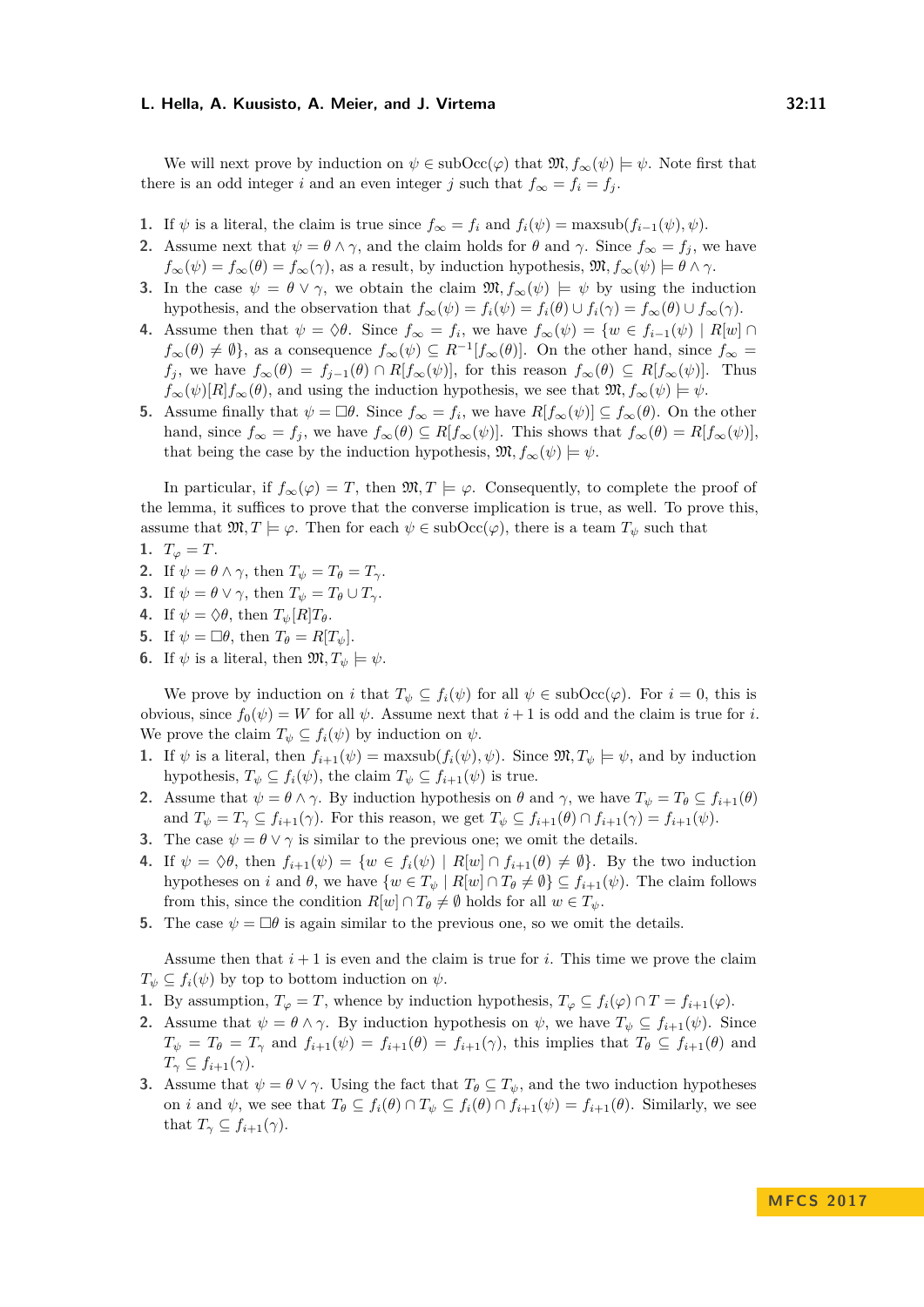## **32:12 Model Checking and Validity in Propositional and Modal Inclusion Logics**

- **4.** Assume that  $\psi = \Diamond \theta$ . By the induction hypothesis on *i*, we have  $T_{\theta} \subseteq f_i(\theta)$ , and by the induction hypothesis on  $\psi$ , we have  $T_{\theta} \subseteq R[T_{\psi}] \subseteq R[f_{i+1}(\psi)]$ . Accordingly, we see that  $T_{\theta} \subseteq f_i(\theta) \cap R[f_{i+1}(\psi)] = f_{i+1}(\theta).$
- **5.** The case  $\psi = \Box \theta$  is similar to the previous one; we omit the details.

It follows now that  $T = T_{\varphi} \subseteq f_{\infty}(\varphi)$ . Since  $f_{\infty}(\varphi) \subseteq f_2(\varphi) \subseteq T$ , we conclude that  $f_{\infty}(\varphi) = T$ . This completes the proof of the implication  $\mathfrak{M}, T \models \varphi \Rightarrow f_{\infty}(\varphi) = T$ .

The following lemma then follows, since in the context of model checking, we may replace modal formulae that appear as parameters in inclusion atoms by fresh proposition symbols with the same extension.

<span id="page-11-4"></span>▶ Lemma 22. MC(EMinc) *under lax semantics is in* P.

By combining Lemmas [9,](#page-4-1) [21,](#page-9-1) and [22,](#page-11-4) we obtain the following theorem.

<span id="page-11-1"></span>▶ Theorem 23. MC(Minc) and MC(EMinc) are P-complete w.r.t.  $\leq_m^{\log}$ .

<span id="page-11-0"></span>▶ Theorem 24.  $MC(Minc_{str})$  *and*  $MC(EMinc_{str})$  *are* NP*-complete w.r.t.*  $\leq_m^{log}$ .

**Proof.** The NP-hardness follows from the propositional case, i.e., from Lemma [13.](#page-6-1)

In order to establish inclusion, we note that the obvious brute force algorithm for model checking for EMinc works in NP: For disjunctions and diamonds, we use nondeterminism to guess the correct partitions or successor teams, respectively. Conjunctions are dealt with sequentially and for boxes the unique successor team can be computed by brute force in quadratic time. Checking whether a team satisfies an inclusion atom or a (negated) proposition symbol can be computed by brute force in polynomial time (this also follows directly from Lemma [20\)](#page-9-2).

## **5.2 Complexity of validity**

The following result involves a reduction from a complement problem of the validity problem of dependency quantified Boolean formulas [\[20\]](#page-13-11). The details can be found in the full version [\[14\]](#page-12-12) of this article.

<span id="page-11-3"></span>▶ Theorem 25. VAL(Minc) and VAL(Minc<sub>str</sub>) are coNEXP-hard w.r.t.  $\leq_m^{\log}$ .

While the exact complexities of the problems  $VAL(Minc)$  and  $VAL(EMinc)$  remain open, it is straightforward to establish that the complexities coincide. In the proof of the theorem below, we introduce fresh proposition symbols for each modal formula that appears as a parameter for an inclusion atom. We then replace these formulas by the fresh proposition symbols and separately force, by using ML, that the extensions of the proposition symbols and modal formulae are the same, respectively. See [\[14\]](#page-12-12) for a detailed proof.

<span id="page-11-2"></span>▶ **Theorem 26.** Let C be a complexity class that is closed under polynomial time reductions. *Then* VAL(Minc) *under lax (strict) semantics in complete for* C *if and only if* VAL(EMinc) *under lax (strict) semantics in complete for* C*.*

## **6 Conclusion**

In this paper, we investigated the computational complexity of model checking and validity for propositional and modal inclusion logic to complete the complexity landscape of these problems in the mentioned logics. In particular, we gave emphasis to the subtle influence of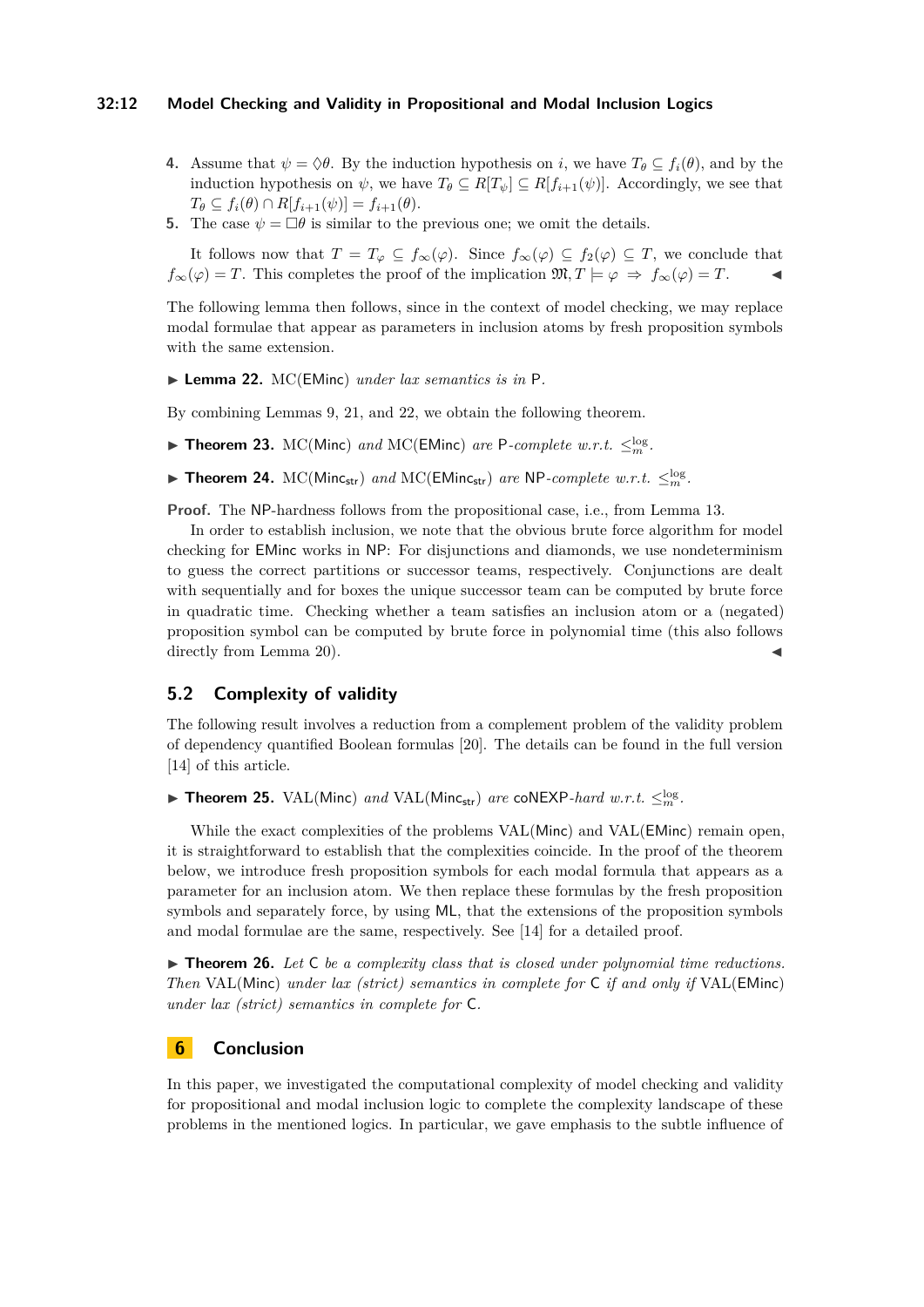which semantics is considered: strict or lax. The model checking problem for these logics under strict semantics was shown to be NP-complete and under lax semantics P-complete. The validity problem was shown to be coNP-complete for the propositional strict semantics case, for the lax semantics coNP-completeness was established earlier by Hannula et al. [\[12\]](#page-12-6). For the modal case, we obtained a coNEXP lower bound under lax as well as strict semantics. The upper bound is left open for further research. We however established that, if closed under polynomial time reductions, the complexities of VAL(Minc) and VAL(EMinc), and VAL(Minc<sub>str</sub>) and VAL(EMinc<sub>str</sub>) coincide, respectively.

We conclude with an open problem. Let  $ML(\sim)$  denote the extension of modal logic by the contradictory negation  $\sim$  with the following semantics:  $\mathfrak{M}, T \models \sim \varphi$  iff  $\mathfrak{M}, T \not\models \varphi$ . What is the complexity of VAL(ML(∼))? It is known that VAL(PL(∼)) is complete for *alternating exponential time with polynomially many alternations* [\[13\]](#page-12-13); this is the best known lower bound for VAL(ML(∼)). Decidability with non-elementary upper bound can be obtained, e.g., by using team-bisimulation and Hintikka-types; no better upper bound is known.

#### **References**

- <span id="page-12-8"></span>**1** S. R. Buss. The Boolean formula value problem is in ALOGTIME. In *Proc. 19th STOC*, pages 123–131, 1987.
- <span id="page-12-11"></span>**2** E. Clarke, E. A. Emerson, and A. Sistla. Automatic verification of finite-state concurrent systems using temporal logic specifications. *ACM ToPLS*, 8(2):244–263, 1986.
- <span id="page-12-7"></span>**3** S. A. Cook. The complexity of theorem proving procedures. In *Proc. 3rd STOC*, pages 151–158, 1971.
- <span id="page-12-5"></span>**4** A. Durand, J. Kontinen, and H. Vollmer. Expressivity and complexity of dependence logic. In S. Abramsky, J. Kontinen, J. Väänänen, and H. Vollmer, editors, *Dependence Logic: Theory and Applications*, pages 5–32. Springer, 2016.
- <span id="page-12-1"></span>**5** P. Galliani. Inclusion and exclusion dependencies in team semantics - on some logics of imperfect information. *Ann. Pure Appl. Logic*, 163(1):68–84, 2012. [doi:10.1016/j.apal.](http://dx.doi.org/10.1016/j.apal.2011.08.005) [2011.08.005](http://dx.doi.org/10.1016/j.apal.2011.08.005).
- <span id="page-12-3"></span>**6** P. Galliani, M. Hannula, and J. Kontinen. Hierarchies in independence logic. In *Proc. 22nd CSL*, volume 23 of *LIPIcs*, pages 263–280, 2013.
- <span id="page-12-2"></span>**7** P. Galliani and L. Hella. Inclusion logic and fixed point logic. In *Proc. 22nd CSL*, LIPIcs, pages 281–295, 2013. [doi:10.4230/LIPIcs.CSL.2013.281](http://dx.doi.org/10.4230/LIPIcs.CSL.2013.281).
- <span id="page-12-10"></span>**8** M. R. Garey and D. S. Johnson. *Computers and Intractability, A Guide to the Theory of NP-Completeness*. Freeman, New York, 1979.
- <span id="page-12-9"></span>**9** L. M. Goldschlager. The monotone and planar circuit value problems are log-space complete for P. *SIGACT News*, 9:25–29, 1977.
- <span id="page-12-0"></span>**10** E. Grädel and J. Väänänen. Dependence and independence. *Studia Logica*, 101(2):399–410, 2013.
- <span id="page-12-4"></span>**11** M. Hannula and J. Kontinen. Hierarchies in independence and inclusion logic with strict semantics. *J. Log. Comput.*, 25(3):879–897, 2015. [doi:10.1093/logcom/exu057](http://dx.doi.org/10.1093/logcom/exu057).
- <span id="page-12-6"></span>**12** M. Hannula, J. Kontinen, J. Virtema, and H. Vollmer. Complexity of propositional independence and inclusion logic. In *Proc. 40th MFCS*, pages 269–280, 2015. [doi:](http://dx.doi.org/10.1007/978-3-662-48057-1_21) [10.1007/978-3-662-48057-1\\_21](http://dx.doi.org/10.1007/978-3-662-48057-1_21).
- <span id="page-12-13"></span>**13** M. Hannula, J. Kontinen, J. Virtema, and H. Vollmer. Complexity of propositional logics in team semantics. *CoRR, extended version of [\[12\]](#page-12-6)*, abs/1504.06135, 2015.
- <span id="page-12-12"></span>**14** L. Hella, A. Kuusisto, A. Meier, and J. Virtema. Model checking and validity in propositional and modal inclusion logics. *CoRR*, abs/1609.06951, 2016.